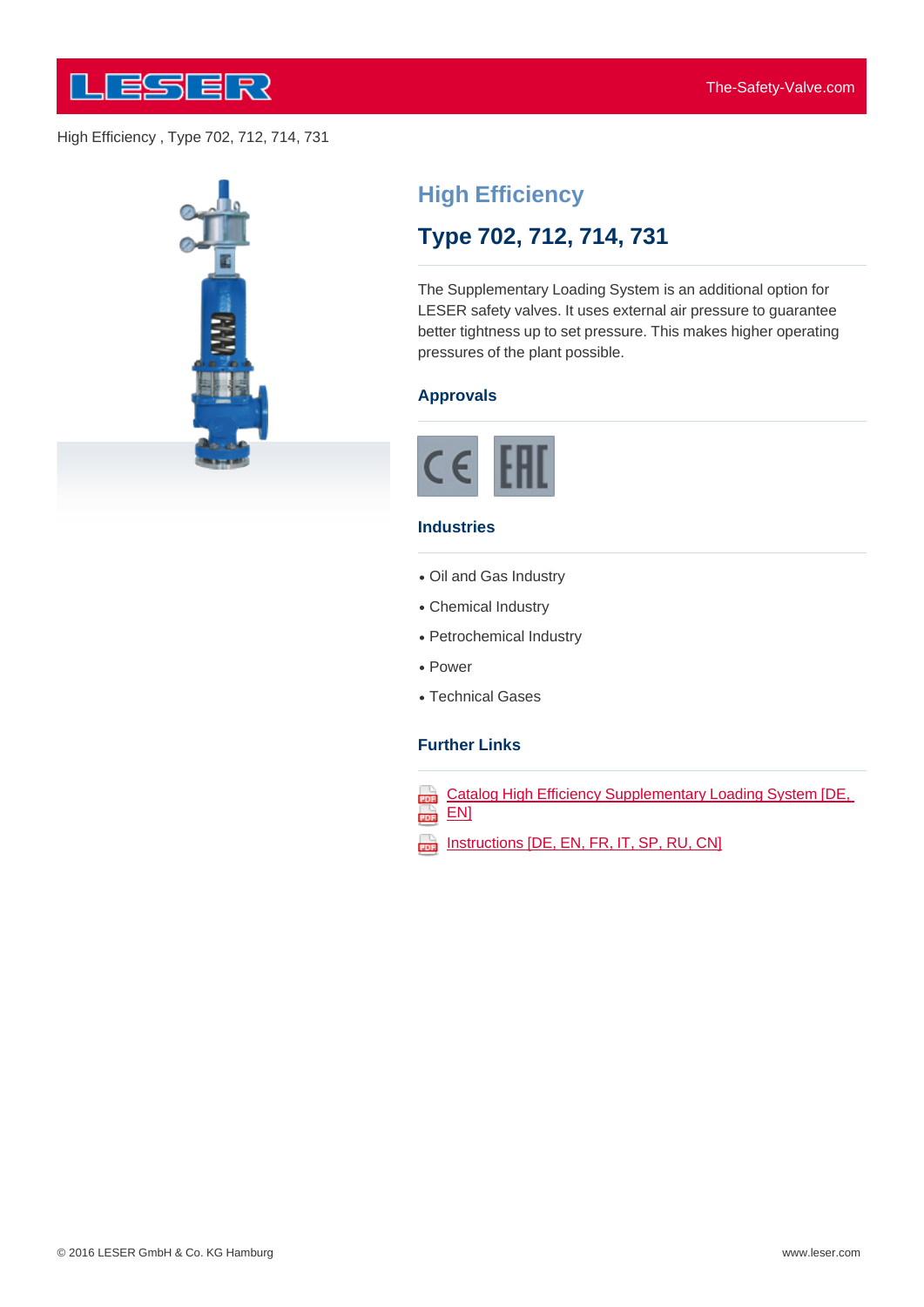

#### High Efficiency , Type 702, 712, 714, 731

#### **Datasheet**

| <b>Product info</b>                                          | <b>Metric unit</b>                                                                                                           | <b>US unit</b>                                                                                                               |
|--------------------------------------------------------------|------------------------------------------------------------------------------------------------------------------------------|------------------------------------------------------------------------------------------------------------------------------|
| Key feature                                                  | Supplementary Loading System (additional option<br>for safety valves)                                                        |                                                                                                                              |
| Nominal diameter inlet                                       |                                                                                                                              |                                                                                                                              |
| Nominal diameter inlet -<br><b>Thread</b>                    |                                                                                                                              |                                                                                                                              |
| Nominal diameter inlet - Flange                              |                                                                                                                              |                                                                                                                              |
| Nominal diameter outlet                                      |                                                                                                                              |                                                                                                                              |
| Pressure                                                     |                                                                                                                              |                                                                                                                              |
| Operating limits valve size                                  | DN 25 - DN 400                                                                                                               | $1" - 16"$                                                                                                                   |
| Operating limits pressure class PN10 - PN400<br>inlet flange |                                                                                                                              | CL150 - CL2500                                                                                                               |
| Flange rating inlet                                          |                                                                                                                              |                                                                                                                              |
| <b>KUB-Materials</b>                                         |                                                                                                                              |                                                                                                                              |
| Type of loading                                              | controlled by external medium                                                                                                | controlled by external medium                                                                                                |
| Approvals                                                    | PED/DIN EN ISO 4126-5, PED/AD<br>2000-Merkblatt A2, EAC                                                                      | PED/DIN EN ISO 4126-5, PED/AD<br>2000-Merkblatt A2, EAC                                                                      |
| Specials                                                     | Pilot action type: External energy<br>Full open (overpressure): 1%<br>Blowdown: 3%<br>Application: Steam, gasses and liquids | Pilot action type: External energy<br>Full open (overpressure): 1%<br>Blowdown: 3%<br>Application: Steam, gasses and liquids |